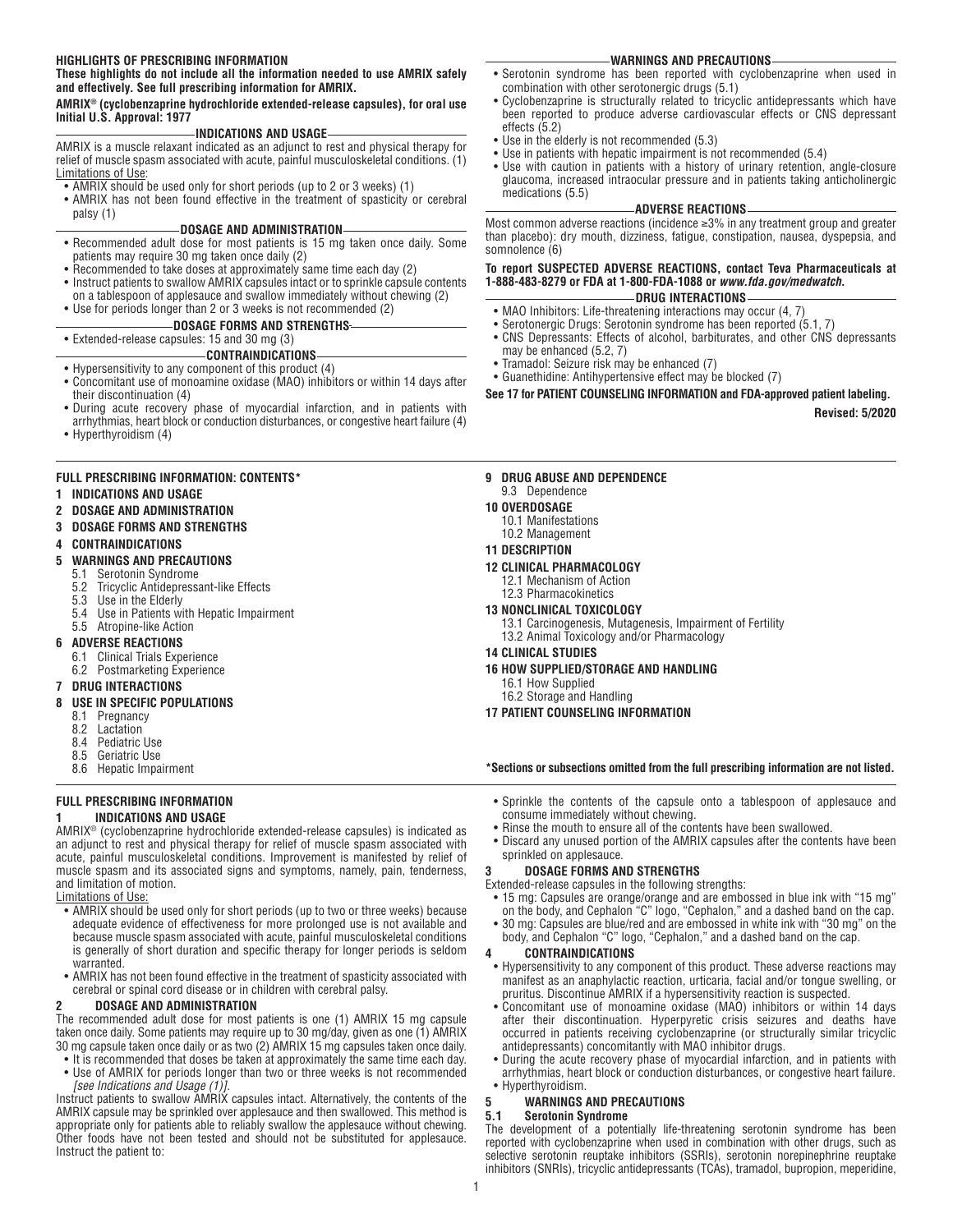verapamil, or MAO inhibitors. The concomitant use of AMRIX with MAO inhibitors is contraindicated *[see Contraindications (4)]*. Serotonin syndrome symptoms may include mental status changes (e.g., confusion, agitation, hallucinations), autonomic instability (e.g., diaphoresis, tachycardia, labile blood pressure, hyperthermia), neuromuscular abnormalities (e.g., tremor, ataxia, hyperreflexia, clonus, muscle rigidity), and/or gastrointestinal symptoms (e.g., nausea, vomiting, diarrhea). Treatment with AMRIX and any concomitant serotonergic agents should be discontinued immediately if the above reactions occur and supportive symptomatic treatment should be initiated. If concomitant treatment with AMRIX and other serotonergic drugs is clinically warranted, careful observation is advised, particularly

#### during treatment initiation or dose increases.<br>5.2 Tricyclic Antidepressant-like Effects **5.2 Tricyclic Antidepressant-like Effects**

Cyclobenzaprine is structurally related to the tricyclic antidepressants, e.g., amitriptyline and imipramine. Tricyclic antidepressants have been reported to produce arrhythmias, sinus tachycardia, prolongation of the conduction time leading to myocardial infarction and stroke *[see Contraindications (4)]*. AMRIX may enhance the effects of alcohol, barbiturates, and other CNS depressants.

Some of the more serious central nervous system (CNS) reactions noted with the tricyclic antidepressants have occurred in short-term studies of cyclobenzaprine for indications other than muscle spasm associated with acute musculoskeletal conditions, and usually at doses somewhat greater than those recommended for skeletal muscle spasm. If clinically significant CNS symptoms develop, consider discontinuation of AMRIX.<br>5.3. **Ilse in the Elderly** 

#### **5.3 Use in the Elderly**

As a result of a 40% increase in cyclobenzaprine plasma levels and a 56% increase in plasma half-life following administration of AMRIX in elderly subjects as compared to young adults, use of AMRIX is not recommended in the elderly *[see Clinical Pharmacology (12.3)]*.

## **5.4 Use in Patients with Hepatic Impairment**

As a result of two-fold higher cyclobenzaprine plasma levels in subjects with mild hepatic impairment, as compared to healthy subjects, following administration of immediate-release cyclobenzaprine and because there is limited dosing flexibility with AMRIX, use of AMRIX is not recommended in patients with mild, moderate, or severe hepatic impairment *[see Clinical Pharmacology (12.3)]*.

#### **5.5 Atropine-like Action**

Because of its atropine-like action, AMRIX should be used with caution in patients with a history of urinary retention, angle-closure glaucoma, increased intraocular pressure, and in patients taking anticholinergic medication.

#### **6 ADVERSE REACTIONS**

The following clinically significant reactions are described in greater detail, in other sections.

• Serotonin Syndrome *[see Warnings and Precautions (5.1)]*

• Adverse Cardiovascular Effects *[see Warnings and Precautions (5.2)]*

#### **6.1 Clinical Trials Experience**

Because clinical trials are conducted under widely varying conditions, adverse reaction rates observed in the clinical trials of a drug cannot be directly compared to rates in the clinical trials of another drug and may not reflect the rates observed in clinical practice.

The data described below reflect exposure to AMRIX in 253 patients in 2 clinical trials. AMRIX was studied in two double-blind, parallel-group, placebo-controlled, active-controlled trials of identical design *[see Clinical Studies (14)]*. The study population was composed of patients with muscle spasms associated with acute painful musculoskeletal conditions. Patients received 15 mg or 30 mg of AMRIX taken orally once daily, cyclobenzaprine immediate-release (IR) 10 mg three times a day, or placebo for 14 days.

The most common adverse reactions (incidence ≥3% in any treatment group and greater than placebo) were dry mouth, dizziness, fatigue, constipation, nausea, dyspepsia, and somnolence (see Table 1).

#### **Table 1: Incidence of the Most Common Adverse Reactions Occurring in** ≥ **3% of Patients in any Treatment Group\* and Greater Than Placebo in the Two Phase 3, Double-Blind AMRIX Trials**

|                  | <b>Placebo</b> | AMRIX 15 mg | AMRIX 30 mg |
|------------------|----------------|-------------|-------------|
|                  | $N = 128$      | $N = 127$   | $N = 126$   |
| Dry mouth        | 2%             | 6%          | 14%         |
| <b>Dizziness</b> | 2%             | 3%          | 6%          |
| Fatigue          | 2%             | 3%          | 3%          |
| Constipation     | $0\%$          | 1%          | 3%          |
| Somnolence       | $0\%$          | $1\%$       | 2%          |
| Nausea           | 1%             | 3%          | 3%          |
| Dyspepsia        | $1\%$          | 0%          | 4%          |

\*AMRIX 15 mg QD, AMRIX 30 mg QD, or cyclobenzaprine IR tablets TID

# **6.2 Postmarketing Experience**

The following adverse reactions have been reported in clinical studies or postmarketing experience with AMRIX, cyclobenzaprine IR, or tricyclic drugs. Because some of these reactions are reported voluntarily from a population of uncertain size, it is not always possible to reliably estimate their frequency or establish a causal relationship to drug exposure.

In a postmarketing surveillance program of cyclobenzaprine IR, the adverse reactions reported most frequently were drowsiness, dry mouth, and dizziness and adverse

reactions reported in 1% to 3% of the patients were: fatigue/tiredness, asthenia, nausea, constipation, dyspepsia, unpleasant taste, blurred vision, headache, nervousness, and confusion.

The following adverse reactions have been reported in postmarketing experience (AMRIX or cyclobenzaprine IR), in clinical studies of cyclobenzaprine IR (incidence <1%), or in postmarketing experience with other tricyclic drugs:

*Body as a Whole*: Syncope; malaise; chest pain; edema.

*Cardiovascular*: Tachycardia; arrhythmia; vasodilatation; palpitation; hypotension; hypertension; myocardial infarction; heart block; stroke.

*Digestive*: Vomiting; anorexia; diarrhea; gastrointestinal pain; gastritis; thirst; flatulence; edema of the tongue; abnormal liver function and rare reports of hepatitis, jaundice, and cholestasis; paralytic ileus, tongue discoloration; stomatitis; parotid swelling. *Endocrine*: Inappropriate ADH syndrome.

*Hematologic and Lymphatic*: Purpura; bone marrow depression; leukopenia; eosinophilia; thrombocytopenia.

*Hypersensitivity*: Anaphylaxis; angioedema; pruritus; facial edema; urticaria; rash. *Metabolic, Nutritional, and Immune*: Elevation and lowering of blood sugar levels; weight gain or loss.

*Musculoskeletal*: Local weakness; myalgia.

*Nervous System and Psychiatric*: Seizures; ataxia; vertigo; dysarthria; tremors; hypertonia; convulsions; muscle twitching; disorientation; insomnia; depressed mood; abnormal sensations; anxiety; agitation; psychosis; abnormal thinking and dreaming; hallucinations; excitement; paresthesia; diplopia; serotonin syndrome; neuroleptic malignant syndrome; decreased or increased libido; abnormal gait; delusions; aggressive behavior; paranoia; peripheral neuropathy; Bell's palsy; alteration in EEG patterns; extrapyramidal symptoms.

*Respiratory*: Dyspnea.

*Skin*: Sweating; photosensitization; alopecia.

*Special Senses*: Ageusia; tinnitus.

*Urogenital*: Urinary frequency and/or retention; impaired urination; dilatation of urinary tract; impotence; testicular swelling; gynecomastia; breast enlargement; galactorrhea.

# **7 DRUG INTERACTIONS**

Based on its structural similarity to tricyclic antidepressants, AMRIX may have lifethreatening interactions with MAO inhibitors *[see Contraindications (4)]*, may enhance the effects of alcohol, barbiturates, and other CNS depressants, may enhance the seizure risk in patients taking tramadol, or may block the antihypertensive action of guanethidine and similarly acting compounds.

Postmarketing cases of serotonin syndrome have been reported during combined use of cyclobenzaprine and other drugs, such as SSRIs, SNRIs, TCAs, tramadol, bupropion, meperidine, verapamil, or MAO inhibitors *[see Warnings and Precautions (5.1)]*.

# **8 USE IN SPECIFIC POPULATIONS**

**8.1 Pregnancy**

**Risk Summary** 

Available data from case reports with AMRIX use in pregnancy have not identified a drugassociated risk of major birth defects, miscarriage, or adverse maternal or fetal outcomes. In rats, decreased pup body weight and survival was noted at cyclobenzaprine doses ≥10 mg/kg/day (approximately ≥3 times the maximum recommended human dose (MRHD) of 30 mg/day), when administered orally during pregnancy and lactation *(see Data)*.

The estimated background risk of major birth defects and miscarriage for the indicated populations is unknown. All pregnancies have a background risk of birth defect, loss, or other adverse outcomes. In the US general population, the estimated background risk of major birth defects and miscarriage in clinically recognized pregnancies is 2% to 4% and 15% to 20%, respectively.

#### Data *Animal Data*

No adverse embryofetal effects were reported following oral administration of cyclobenzaprine during organogenesis to mice and rabbits at maternal doses up to 20 mg/kg/day (approximately 3 and 15 times the MRHD, respectively, on a mg/m2 basis). Maternal toxicity characterized by decreased body weight gain was observed only in mice at the highest tested dose of 20 mg/kg/day.

Decreased pup body weight and survival were reported in a prenatal and postnatal study where pregnant rats were treated orally with cyclobenzaprine during pregnancy and lactation with maternal doses of 10 and 20 mg/kg/day (approximately 3 and 6 times the MRHD on a mg/m<sup>2</sup> basis). Maternal toxicity, characterized by a decreased body weight gain, was observed only at the highest tested dose of 20 mg/kg/day.<br> **8.2 Lactation** 

#### **8.2 Lactation** Risk Summary

There are no data on the presence of cyclobenzaprine in either human or animal milk, the effects on a breastfed infant, or the effects on milk production. The developmental and health benefits of breastfeeding should be considered along with the mother's clinical need for AMRIX and any potential adverse effects on the breastfed child from

#### AMRIX or from the underlying maternal condition.<br>**8.4** Pediatric Use **8.4 Pediatric Use**

Safety and effectiveness of AMRIX have not been studied in pediatric patients.

#### **8.5 Geriatric Use**

Clinical studies of AMRIX did not include sufficient numbers of patients aged 65 and over to determine the safety and efficacy of AMRIX in the elderly population. The plasma concentration and half-life of cyclobenzaprine are substantially increased in the elderly when compared to the general patient population. Accordingly, use of AMRIX is not recommended in the elderly *[see Warnings and Precautions (5.3) and Clinical Pharmacology (12.3)].*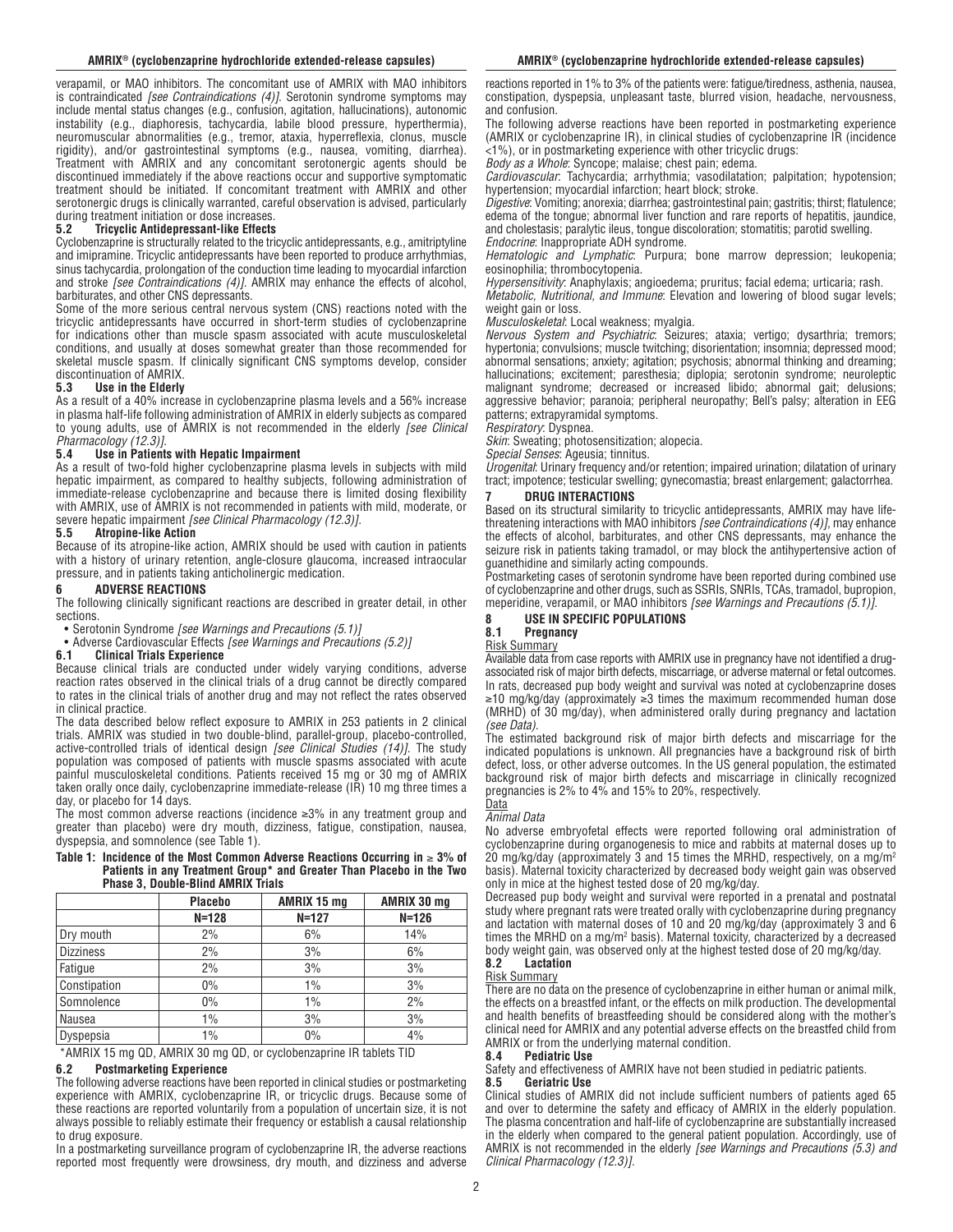#### **8.6 Hepatic Impairment**

The use of AMRIX is not recommended in patients with mild, moderate, or severe hepatic impairment *[see Warnings and Precautions (5.4) and Clinical Pharmacology (12.3)].*

# **9 DRUG ABUSE AND DEPENDENCE**

#### **9.3 Dependence**

Pharmacologic similarities among the tricyclic drugs require that certain withdrawal symptoms be considered when AMRIX is administered, even though they have not been reported to occur with this drug. Abrupt cessation of treatment after prolonged administration rarely may produce nausea, headache, and malaise. These are not indicative of addiction.

# **10 OVERDOSAGE**

# **10.1 Manifestations**

Although rare, deaths may occur from overdosage with AMRIX. Multiple drug ingestion (including alcohol) is common in deliberate cyclobenzaprine overdose. As management of overdose is complex and changing, it is recommended that the physician contact a poison control center for current information on treatment. Signs and symptoms of toxicity may develop rapidly after cyclobenzaprine overdose; therefore, hospital monitoring is required as soon as possible.

The most common effects associated with cyclobenzaprine overdose are drowsiness and tachycardia. Less frequent manifestations include tremor, agitation, coma, ataxia, hypertension, slurred speech, confusion, dizziness, nausea, vomiting, and hallucinations. Rare but potentially critical manifestations of overdose are cardiac arrest, chest pain, cardiac dysrhythmias, severe hypotension, seizures, and neuroleptic malignant syndrome. Changes in the electrocardiogram, particularly in QRS axis or width, are clinically significant indicators of cyclobenzaprine toxicity. Other potential effects of overdosage include any of the symptoms listed under *Adverse Reactions (6)*.

# **10.2 Management**

### **General**

As management of overdose is complex and changing, it is recommended that the physician contact a poison control center for current information on treatment.

In order to protect against the rare but potentially critical manifestations described above, obtain an ECG and immediately initiate cardiac monitoring. Protect the patient's airway, establish an intravenous line, and initiate gastric decontamination. Observation with cardiac monitoring and observation for signs of CNS or respiratory depression, hypotension, cardiac dysrhythmias and/or conduction blocks, and seizures is necessary. If signs of toxicity occur at any time during this period, extended monitoring is required. Monitoring of plasma drug levels should not guide management of the patient. Dialysis is probably of no value because of low plasma concentrations of the drug.

#### Gastrointestinal Decontamination

All patients suspected of an overdose with AMRIX should receive gastrointestinal decontamination. This should include large volume gastric lavage followed by activated charcoal. If consciousness is impaired, the airway should be secured prior to lavage and emesis is contraindicated.

#### Cardiovascular

A maximal limb-lead QRS duration of 0.10 seconds may be the best indication of the severity of the overdose. Serum alkalinization, to a pH of 7.45 to 7.55, using intravenous sodium bicarbonate and hyperventilation (as needed), should be instituted for patients with dysrhythmias and/or QRS widening. A  $pH > 7.60$  or a pCO2 <20 mmHg is undesirable. Dysrhythmias unresponsive to sodium bicarbonate therapy/hyperventilation may respond to lidocaine, bretylium, or phenytoin. Type 1A and 1C antiarrhythmics are generally contraindicated (e.g., quinidine, disopyramide, and procainamide).

#### CNS

In patients with CNS depression, early intubation is advised because of the potential for abrupt deterioration. Seizures should be controlled with benzodiazepines or, if these are ineffective, other anticonvulsants (e.g., phenobarbital, phenytoin). Physostigmine is not recommended except to treat life-threatening symptoms that have been unresponsive to other therapies, and then only in close consultation with a poison control center.

#### Psychiatric Follow-Up

Since overdosage is often deliberate, patients may attempt suicide by other means during the recovery phase. Psychiatric referral may be appropriate.

#### Pediatric Management

The principles of management of child and adult overdosage are similar. It is strongly recommended that the physician contact the local poison control center for specific pediatric treatment.

#### **11 DESCRIPTION**

AMRIX is a skeletal muscle relaxant which relieves muscle spasm of local origin without interfering with muscle function. The active ingredient in AMRIX extendedrelease capsules is cyclobenzaprine hydrochloride, USP. Cyclobenzaprine hydrochloride (HCl) is a white, crystalline tricyclic amine salt with the empirical formula  $C_{20}H_{21}N \cdot HCl$ and a molecular weight of 311.9. It has a melting point of  $217^{\circ}$ C, and a pK<sub>a</sub> of 8.47 at 25°C. It is freely soluble in water and alcohol, sparingly soluble in isopropanol, and insoluble in hydrocarbon solvents. If aqueous solutions are made alkaline, the free base separates. Cyclobenzaprine HCl is designated chemically as 3-(*5H*-dibenzo[*a,d*] cyclohepten-5-ylidene)-*N*,*N*-dimethyl-1-propanamine hydrochloride, and has the following structural formula:



AMRIX extended-release capsules for oral administration are supplied in 15 and 30 mg strengths. AMRIX capsules contain the following inactive ingredients: diethyl phthalate NF, ethylcellulose NF (Ethocel Standard 10 Premium), gelatin, Opadry® Clear YS-1-7006, sugar spheres NF (20-25 mesh), and titanium dioxide. AMRIX 15 mg capsules also contain D&C yellow #10, FD&C green #3, and FD&C red #40. AMRIX 30 mg capsules also contain FD&C blue #1, FD&C blue #2, FD&C red #40, and FD&C yellow #6.

# **12 CLINICAL PHARMACOLOGY**

### **12.1 Mechanism of Action**

Cyclobenzaprine relieves skeletal muscle spasm of local origin without interfering with muscle function. Cyclobenzaprine has not been shown to be effective in muscle spasm due to central nervous system disease. In animal models, cyclobenzaprine reduced or abolished skeletal muscle hyperactivity. Animal studies indicate that cyclobenzaprine does not act at the neuromuscular junction or directly on skeletal muscle. Such studies show that cyclobenzaprine acts primarily within the central nervous system at the brain stem as opposed to the spinal cord level, although an overlapping action on the latter may contribute to its overall skeletal muscle relaxant activity. Evidence suggests that the net effect of cyclobenzaprine is a reduction of tonic somatic motor activity, influencing both gamma ( $\gamma$ ) and alpha ( $\alpha$ ) motor systems. Pharmacological studies in animals demonstrated a similarity between the effects of cyclobenzaprine and the structurally related tricyclic antidepressants, including reserpine antagonism, norepinephrine potentiation, potent peripheral and central anticholinergic effects, and sedation. Cyclobenzaprine caused slight to moderate increase in heart rate in animals.<br>**12.3** Pharmacokinetics

#### **12.3 Pharmacokinetics**

#### Absorption

Following single-dose administration of AMRIX 15 mg and 30 mg in healthy adult subjects (n=15),  $C_{\text{max}}$ , AUC<sub>0-168h</sub> and AUC<sub>0-∞</sub> increased in an approximately doseproportional manner from 15 mg to 30 mg. The time to peak plasma cyclobenzaprine concentration ( $T_{\text{max}}$ ) was 7 to 8 hours for both doses of AMRIX.

A food effect study conducted in healthy adult subjects (n=15) utilizing a single dose of AMRIX 30 mg demonstrated a statistically significant increase in bioavailability when AMRIX 30 mg was given with food relative to the fasted state. There was a 35% increase in peak plasma cyclobenzaprine concentration  $(C_{\text{max}})$  and a 20% increase in exposure ( $AUC_{0-168h}$  and  $AUC_{0-\infty}$ ) in the presence of food. No effect, however, was noted  $\overline{T}_{\text{max}}$  or the shape of the mean plasma cyclobenzaprine concentration versus time profile. Cyclobenzaprine in plasma was first detectable in both the fed and fasted states at 1.5 hours.

When the contents of AMRIX capsules were administered by sprinkling on applesauce, it was found to be bioequivalent to the same dose when administered as an intact capsule.

In a multiple-dose study utilizing AMRIX 30 mg administered once daily for 7 days in a group of healthy adult subjects (n=35), a 2.5-fold accumulation of plasma cyclobenzaprine levels was noted at steady-state.

#### Metabolism and Excretion

Cyclobenzaprine is extensively metabolized and is excreted primarily as glucuronides via the kidney. Cytochromes P-450 3A4, 1A2, and, to a lesser extent, 2D6, mediate N-demethylation, one of the oxidative pathways for cyclobenzaprine. Cyclobenzaprine has an elimination half-life of 32 hours (range 8-37 hours; n=18); plasma clearance is 0.7 L/min following single-dose administration of AMRIX.

# **Special Populations**

#### *Elderly*

Although there were no notable differences in C<sub>max</sub> or T<sub>max</sub>, cyclobenzaprine plasma<br>AUC is increased by 40% and the plasma half-life of cyclobenzaprine is prolonged in elderly subjects greater than 65 years of age (50 hours) after dosing with AMRIX compared to younger subjects 18 to 45 years of age (32 hours). Pharmacokinetic characteristics of cyclobenzaprine following multiple-dose administration of AMRIX in the elderly were not evaluated.

#### *Hepatic Impairment*

In a pharmacokinetic study of immediate-release cyclobenzaprine in 16 subjects with hepatic impairment (15 mild, 1 moderate per Child-Pugh score), both AUC and  $C<sub>max</sub>$  were approximately double the values seen in the healthy control group. The pharmacokinetics of cyclobenzaprine in subjects with severe hepatic impairment is not known.

# **13 NONCLINICAL TOXICOLOGY**

#### **13.1 Carcinogenesis, Mutagenesis, Impairment of Fertility**

#### **Carcinogenesis**

**Long-term studies were conducted in CD-1 mice and Sprague-Dawley rats with oral** cyclobenzaprine to evaluate its carcinogenic potential. In an 81-week carcinogenicity study, metastatic hemangiosarcoma was seen in 3 of 21 male mice at 10 mg/kg/day (approximately 2 times the maximum recommended human dose (MRHD) of 30 mg/day on a mg/m2 basis). In a 105-week carcinogenicity study, malignant astrocytoma was seen in 3 of 50 male rats at 10 mg/kg/day (approximately 3 times the MRHD on a mg/m<sup>2</sup> basis). There were no tumor findings in female mice or rats.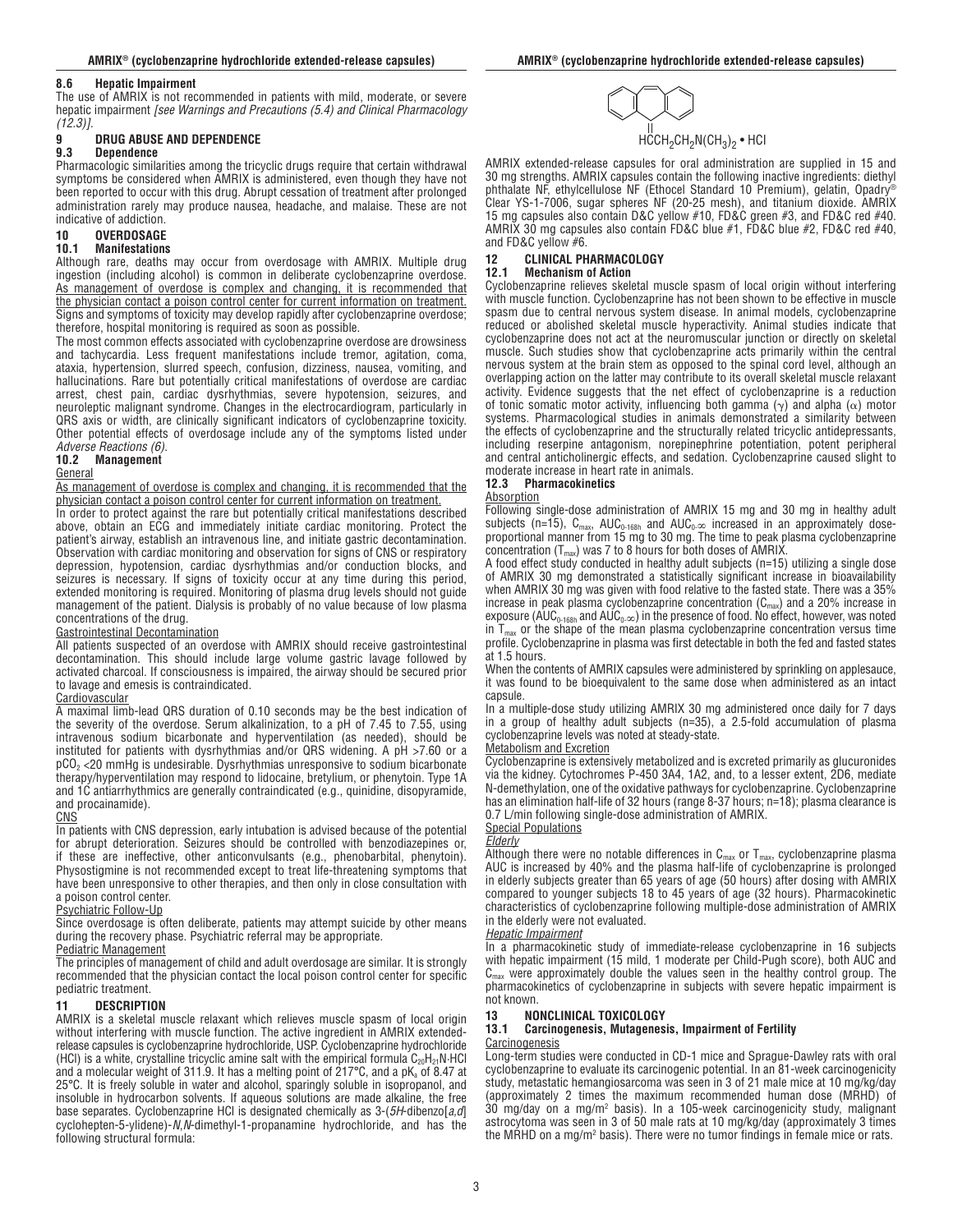Cyclobenzaprine HCl was not mutagenic or clastogenic in the following assays: an *in vitro* Ames bacterial mutation assay, *in vitro* Chinese hamster ovary (CHO) cell chromosomal aberration test, and *in vivo* mouse bone marrow micronucleus assay.

Cyclobenzaprine HCl, when administered 70 and 14 days prior to mating to male and female rats, respectively, had no effects on fertility or reproductive performance at oral doses up to 20 mg/kg/day (approximately 6.5 times the MRHD on a mg/m<sup>2</sup> basis).<br>**13.2 Animal Toxicology and/or Pharmacology** 

In a 67-week study with rats that received cyclobenzaprine at oral doses of 10, 20, or 40 mg/kg/day (3 to 15 times the MRHD on mg/m<sup>2</sup> basis), there were findings in the liver consisting of midzonal vacuolation with lipidosis for males and midzonal and centrilobular hepatocytic enlargement for females. In addition, there were findings of centrilobular coagulative necrosis. In the higher dose groups, these microscopic changes were seen after 26 weeks and even earlier in rats that died prior to 26 weeks;

In a 26-week study with Cynomolgus monkeys that received cyclobenzaprine at oral of doses of 2.5, 5, 10, or 20 mg/kg/day, one monkey at 20 mg/kg/day (15 times the MRHD on mg/m2 basis) was euthanized in week 17. Morbidity for this animal was attributed to findings of chronic pancreatitis, cholecystitis, cholangitis, and focal liver necrosis.

Efficacy was assessed in two double-blind, parallel-group, active-controlled, placebo-controlled studies of identical design of AMRIX 15 mg and 30 mg taken once daily, between 6:00 and 7:00 PM, cyclobenzaprine 10 mg three times a day, or placebo for 14 days in patients with muscle spasms associated with acute painful

There were significant differences in the primary efficacy analysis, the patient's rating of medication helpfulness, between the AMRIX 15 mg group and the placebo group at Days 4 and 14 in one study and between the AMRIX 30 mg group and the placebo

**13.2 Animal Toxicology and/or Pharmacology**

at lower doses, these changes were not seen until after 26 weeks.

Mutagenesis

Impairment of Fertility

**14 CLINICAL STUDIES**

musculoskeletal conditions.

#### **17 PATIENT COUNSELING INFORMATION**

See FDA-approved patient labeling (Patient Information).

- Instruct patients to swallow AMRIX capsules intact or to sprinkle capsule contents on a tablespoon of applesauce and swallow immediately without chewing.
- Advise patients to stop taking AMRIX and to notify their physician right away if they experience symptoms of an allergic reaction, such as difficulty breathing, hives, swelling of face or tongue, or itching.
- Advise patients that AMRIX should not be taken with MAO inhibitors or within 14 days after their discontinuation.
- Caution patients about the risk of serotonin syndrome with concomitant use of AMRIX and other drugs, such as SSRIs, SNRIs, TCAs, tramadol, bupropion, meperidine, verapamil, or MAO inhibitors. Advise patients of the signs and symptoms of serotonin syndrome *[see Warnings and Precautions (5.1)]* and instruct patients to seek medical care immediately if they experience these symptoms.
- Advise patients to stop taking AMRIX and to notify their physician right away if they experience arrhythmias or tachycardia.
- Advise patients that AMRIX may enhance the impairment effects of alcohol. These effects may also be seen if AMRIX is taken with other CNS depressants.
- Caution patients about operating an automobile or other hazardous machinery until it is reasonably certain that AMRIX therapy will not adversely affect their ability to engage in such activities.
- Advise patients to take AMRIX at approximately the same time each day.

Distributed By: Teva Pharmaceuticals USA, Inc. Parsippany, NJ 07054 Manufactured By:

Adare Pharmaceuticals, Inc.

Vandalia, OH 45377

AMR-011

Rev. 5/2020

US Patent Nos. 7387793, 7544372, 7790199, 7820203, 7829121, 8877245, 9375410, 9399025

© 2020 Teva Pharmaceuticals USA, Inc.

All rights reserved.

# **PATIENT INFORMATION**

AMRIX® (am-rix)

(cyclobenzaprine hydrochloride extended-release capsules)

# **What is AMRIX?**

AMRIX is a prescription medicine used along with rest and physical therapy to help treat muscle spasm due to acute, painful musculoskeletal problems.

AMRIX should only be used for up to 2 or 3 weeks. It is not known if AMRIX is effective when used for longer periods.

It is not known if AMRIX is safe and effective in children.

# **Do not take AMRIX if you:**

• are allergic to cyclobenzaprine or any of the ingredients in AMRIX. See the end of this Patient Information leaflet for a complete list of ingredients in AMRIX.

Talk to your healthcare provider or get medical help right away if you have symptoms of an allergic reaction such as:

- ◦difficulty breathing
- ◦hives
- ◦swelling of your face or tongue
- ◦itching
- are taking certain antidepressants, known as monoamine oxidase (MAO) inhibitors or it has been 14 days or less since you stopped taking a MAO inhibitor. Ask your healthcare provider or pharmacist for a list of these medicines if you are not sure.
- have had a recent heart attack
- have heart rhythm problems (arrhythmias)
- have heart failure

• have an overactive thyroid (hyperthyroidism)

Talk to your healthcare provider before taking this medicine if you have any of the conditions listed above.

# **16.2 Storage and Handling**

Dispense in a tight, light-resistant container as defined in the USP/NF. Store at 25°C (77°F); excursions permitted to 15 - 30°C (59 - 86°F) [see USP Controlled Room Temperature].

# group at Day 4 in the second study.

| Table 2: Patients' Rating of Medication Helpfulness - Study 1* |                                 |                           |                                  |                           |  |  |  |
|----------------------------------------------------------------|---------------------------------|---------------------------|----------------------------------|---------------------------|--|--|--|
|                                                                | Day 4<br>Number of Patients (%) |                           | Day 14<br>Number of Patients (%) |                           |  |  |  |
|                                                                |                                 |                           |                                  |                           |  |  |  |
|                                                                | <b>Placebo</b><br>$(N = 64)$    | AMRIX 30 mg<br>$(N = 64)$ | <b>Placebo</b><br>$(N = 64)$     | AMRIX 30 mg<br>$(N = 64)$ |  |  |  |
| Excellent                                                      | 1 (2%)                          | 3(5%)                     | 12 (19%)                         | 15 (23%)                  |  |  |  |
| Very Good                                                      | 5(8%)                           | 13 (20%)                  | 9(14%)                           | 19 (30%)                  |  |  |  |
| Good                                                           | 15 (23%)                        | 22 (34%)                  | 10 (16%)                         | 15 (23%)                  |  |  |  |
| Fair                                                           | 24 (38%)                        | 20 (31%)                  | 16 (25%)                         | 10(16%)                   |  |  |  |
| Poor                                                           | 10 (16%)                        | 5(8%)                     | 9(14%)                           | 4(6%)                     |  |  |  |
| <b>Missing</b>                                                 | $9(14\%)$                       | 1 (2%)                    | 8(13%)                           | $1(2\%)$                  |  |  |  |

\*Percentages are rounded to the nearest whole percent.

#### **Table 3: Patients' Rating of Medication Helpfulness - Study 2\***

|                | Day 4<br>Number of Patients (%) |                           | Day 14                 |                           |
|----------------|---------------------------------|---------------------------|------------------------|---------------------------|
|                |                                 |                           | Number of Patients (%) |                           |
|                | <b>Placebo</b><br>$(N = 64)$    | AMRIX 15 mg<br>$(N = 63)$ | Placebo<br>$(N = 64)$  | AMRIX 15 mg<br>$(N = 63)$ |
| Excellent      | $1(2\%)$                        | 2(3%)                     | 10(16%)                | 13 (21%)                  |
| Very Good      | 10 (16%)                        | 12 (19%)                  | 12 (19%)               | 21(33%)                   |
| Good           | 14 (22%)                        | 21(33%)                   | 13 (20%)               | $9(14\%)$                 |
| Fair           | 16 (25%)                        | 17 (27%)                  | 14 (22%)               | 10 (16%)                  |
| Poor           | 19 (30%)                        | $6(10\%)$                 | 12 (19%)               | 5(8%)                     |
| <b>Missing</b> | 4(6%)                           | 5(8%)                     | 3(5%)                  | 5(8%)                     |

\*Percentages are rounded to the nearest whole percent.

In addition, one of the two studies demonstrated significant differences between the AMRIX 30 mg group and the placebo group in terms of patient-rated relief from local pain due to muscle spasm at Day 4 and Day 8, in patient-rated restriction of movement at Day 4 and Day 8, and in patient-rated global impression of change at Day 4, Day 8, and Day 14.

In both studies, there were no significant treatment differences between the AMRIX treatment groups and the placebo group in physician's global assessment, patientrated restriction in activities of daily living, or quality of nighttime sleep.

# **16 HOW SUPPLIED/STORAGE AND HANDLING**

#### **16.1 How Supplied**

AMRIX extended-release capsules are available in 15 and 30 mg strengths, packaged in bottles of 60 capsules. AMRIX 15 mg capsules (NDC 63459-700-60) are orange/ orange and are embossed in blue ink with "15 mg" on the body, and Cephalon "C" logo, "Cephalon", and a dashed band on the cap. AMRIX 30 mg capsules (NDC 63459-701-60) are blue/red and are embossed in white ink with "30 mg" on the body, and Cephalon "C" logo, "Cephalon", and a dashed band on the cap.

*continued*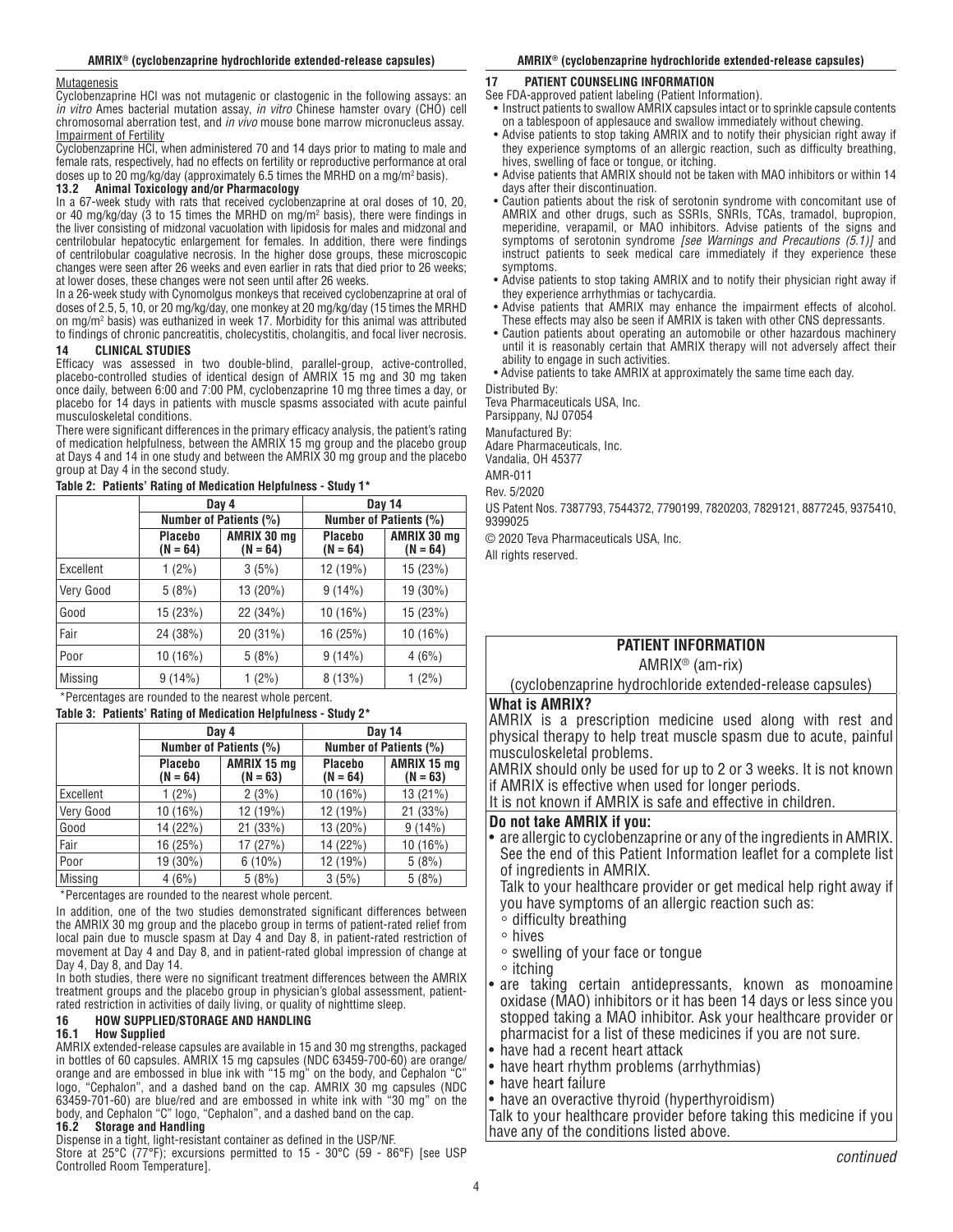# **Before taking AMRIX, tell your healthcare provider about all of your medical conditions, including if you:**

- have a history of eye problems including glaucoma
- have heart problems or have had a heart attack
- have liver problems
- have trouble emptying your bladder (urinary retention)
- are pregnant or plan to become pregnant. It is not known if AMRIX will harm your unborn baby.
- are breastfeeding or plan to breastfeed. It is not known if AMRIX passes into your breast milk. Talk to your healthcare provider about the best way to feed your baby if you take AMRIX.

# **Tell your healthcare provider about all the medicines you take** including prescription and over-the-counter medicines, vitamins, and herbal supplements.

Especially tell your healthcare provider if you take:

- a medicine to treat depression, mood, anxiety, psychotic, or thought disorders
- a pain medicine called tramadol or meperidine
- barbiturates or other medicines that depress your central nervous system (CNS depressants)
- a medicine that prevents nerve impulses (anticholinergic medicines)
- a medicine to help quit smoking called bupropion
- a blood pressure medicine called verapamil

Know the medicines you take. Keep a list of your medicines and show it to your healthcare provider or pharmacist when you get a new medicine.

# **How should I take AMRIX?**

- Take AMRIX exactly as your healthcare provider tells you to take it.
- Your healthcare provider will tell you how much AMRIX to take and when to take it.
- Your healthcare provider may change your AMRIX dose if needed.
- Take AMRIX around the same time every day.
- Swallow AMRIX capsules whole.
- If you have difficulty swallowing AMRIX capsules, tell your healthcare provider. Your healthcare provider may recommend opening the AMRIX capsule and mixing the contents with applesauce.
- AMRIX should only be taken for short periods (up to two or three weeks).
- If you take too much AMRIX, call your healthcare provider or go to the nearest hospital emergency room right away.

# **What should I avoid while taking AMRIX?**

You should not drink alcohol until you know how AMRIX affects you. Taking AMRIX with alcohol or other medicines that depress your central nervous system can slow your thinking and physical response times.

Do not drive, operate machinery, or do other dangerous activities until you know how AMRIX affects you.

# **What are the possible side effects of AMRIX?**

**AMRIX may cause serious side effects, including:**

- **Serotonin syndrome** is a serious medical condition that may happen when AMRIX is taken with certain other medicines. Call your healthcare provider right away or go to the nearest hospital emergency room if you have some or all of these symptoms suggestive of serotonin syndrome:
- ◦agitation, hallucinations, coma, or other changes in mental status
- ◦coordination problems or muscle twitching (overactive reflexes)
- ◦fast heartbeat, high or low blood pressure
- ◦sweating or fever
- ◦nausea, vomiting, or diarrhea
- ◦muscle stiffness or tightness
- **AMRIX may cause serious side effects that may lead to heart attack or stroke.** Call your healthcare provider right away or go to the nearest hospital emergency room if you have:
- irregular or abnormal heartbeats (arrhythmias)
- fast heartbeat (tachycardia)

# *continued*

**The most common side effects of AMRIX include:**

- dry mouth
- nausea
- dizziness
- upset stomach
- fatigue
- drowsiness
- constipation

These are not all the possible side effects of AMRIX.

Call your healthcare provider for medical advice about side effects. You may report side effects to FDA at 1-800-FDA-1088.

# **How should I store AMRIX?**

- Store AMRIX at room temperature between 68°F to 77°F (20°C to 25°C).
- Keep AMRIX in a tightly closed container, and keep AMRIX out of light.
- **Keep AMRIX and all medicines out of the reach of children.**

**General information about the safe and effective use of AMRIX.** Medicines are sometimes prescribed for purposes other than those listed in a Patient Information leaflet. Do not use AMRIX for a condition for which it was not prescribed. Do not give AMRIX to other people, even if they have the same symptoms you have. It may harm them.

You can ask your pharmacist or healthcare provider for information about AMRIX that is written for healthcare professionals.

# **What are the ingredients in AMRIX?**

**Active Ingredient:** cyclobenzaprine hydrochloride USP

**Inactive Ingredients:** diethyl phthalate NF, ethylcellulose NF (Ethocel Standard 10 Premium), gelatin, Opadry® Clear YS-1- 7006, sugar spheres NF (20-25 mesh), and titanium dioxide.

**AMRIX 15 mg capsules** also contain: D&C yellow #10, FD&C green #3, and FD&C red #40.

**AMRIX 30 mg capsules** also contain: FD&C blue #1, FD&C blue #2, FD&C red #40, and FD&C yellow #6.

Distributed By:

Teva Pharmaceuticals USA, Inc.

Parsippany, NJ 07054

Manufactured By:

Adare Pharmaceuticals, Inc. Vandalia, OH 45377

AMRPL-006

For more information, go to www.AMRIX.com or call 1-888-483-8279. © 2020 Teva Pharmaceuticals USA, Inc.

All rights reserved.

This Patient Information has been approved by the U.S. Food and Drug Administration **Revised:** May 2020